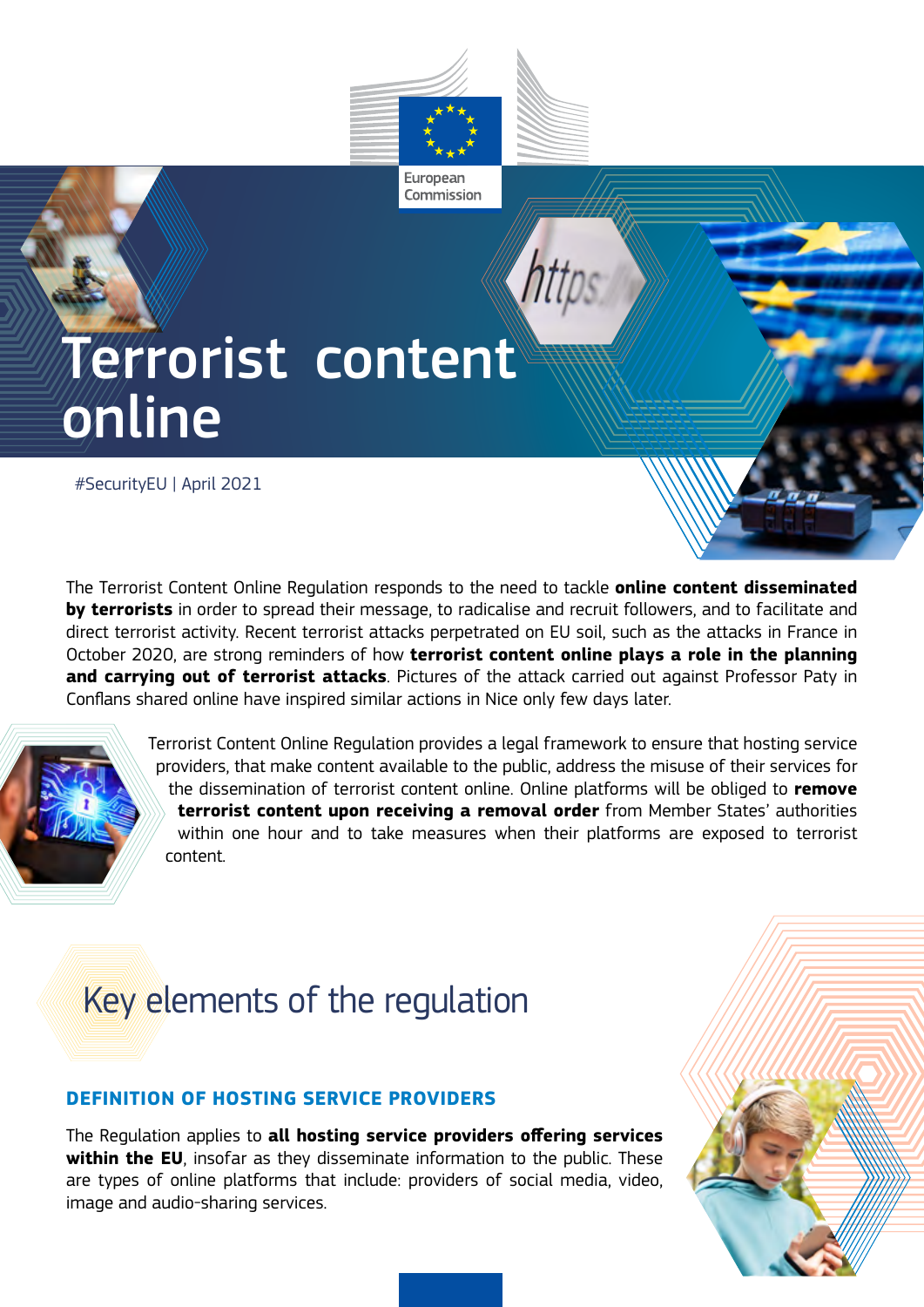### **DEFINITION OF TERRORIST CONTENT**

The definition of terrorist content is aligned with the **definition of terrorist offences** set out in the Directive on combating terrorism and applies to material that:

- **solicits** someone to commit or to contribute to terrorist offences, or to participate in activities of a terrorist group,
- **incites** or advocates terrorist offences, such as by glorification of terrorist acts.
- **provides** instruction on how to conduct attacks.

Such material includes text, images, sound recordings and videos, as well as live transmissions of terrorist offences that cause a danger of further such offences being committed.



Terrorist content is **most harmful in the first hours** after its appearance. The new Regulation obliges online platforms to stop the dissemination of such content as early as possible.

#### **EU-WIDE REMOVAL ORDERS**

**1hour**

The competent authority of each Member State can issue a removal order to any online platform established in the EU, requiring them to **remove or to disable access to terrorist content in all Member States.**

Removal orders must contain **justifications** as to why the material is considered to be terrorist content, including detailed information on how to challenge the removal order.



#### **SPECIFIC MEASURES BY ONLINE PLATFORMS**

Online platforms must take proactive measures when they are exposed to terrorist content. The measures they take will depend on the level of exposure and their size and capabilities as well as resources. The measures must be applied with **effective safeguards to protect fundamental rights, in particular freedom of speech**. There is no obligation to use automated tools to identify or remove content. Where platforms choose to use such tools, they need to ensure human oversight and publicly report on their functioning.